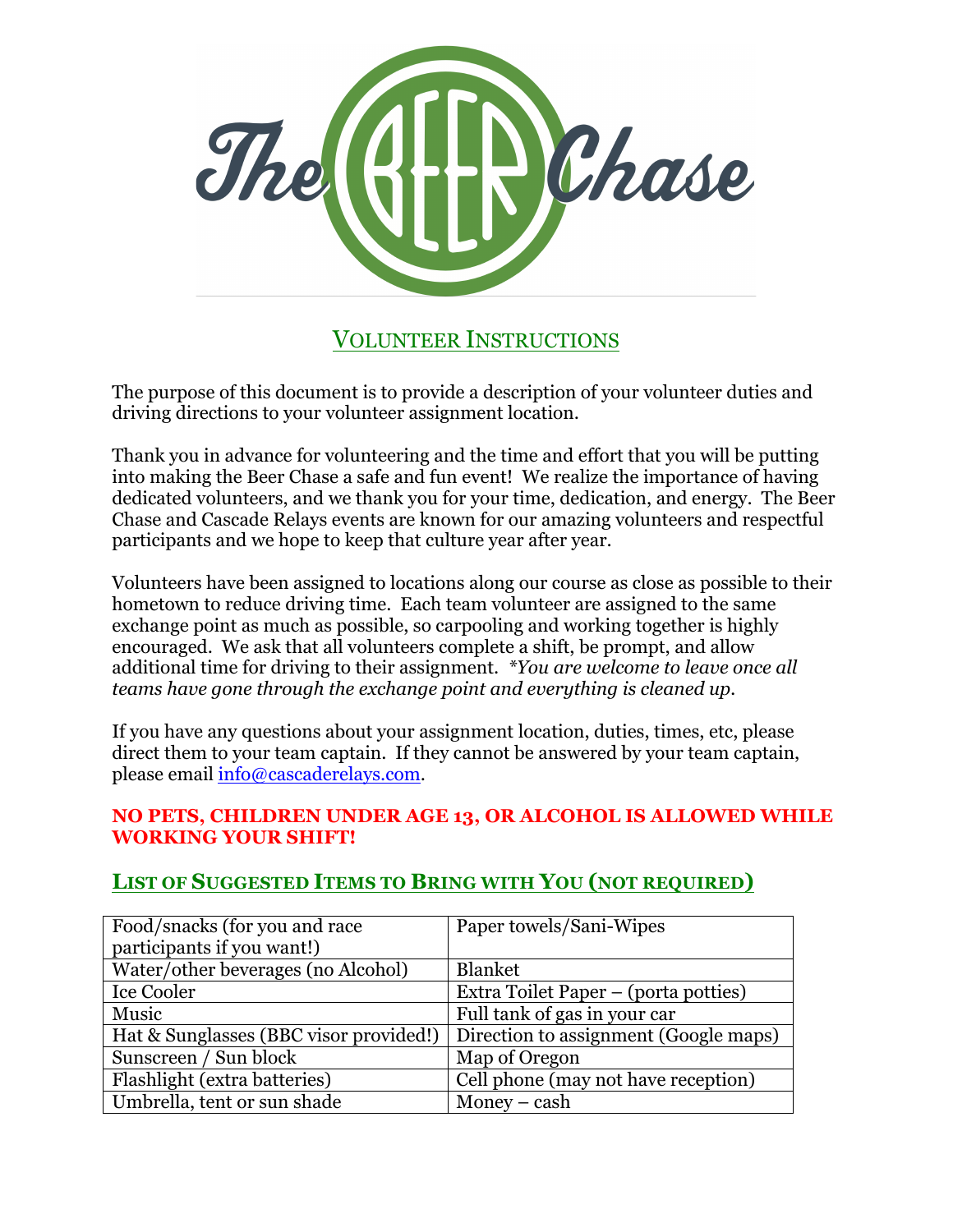# **GENERAL COURSE VOLUNTEER INSTRUCTIONS**

As a **VOLUNTEER** you have four areas of responsibility:

- 1) The **SAFETY** of all event participants, including volunteers, yourself, and the public.
- 2) The effective **FLOW** of participant traffic into and out of exchange points and enforcement that no vehicles are parked on vegetation but remain on the road or right-of-way.
- 3) Ensuring **COMFORT** of the local residents along race course, including complete trash/recycling clean-up prior to departing. Leave full bags tied up next to bins; and
- 4) The **ENCOURAGEMENT** and **SUPPORT** of all participants and to have fun!

Race Officials (wearing STAFF shirts and green hats) will check you in during the first part of your assignment to go over specific instructions in regards to parking areas and areas of traffic concern. Race Officials will give you a yellow Volunteer Hat. Please wear this hat and your safety vest so you can be easily recognized as an official Volunteer!

As a volunteer, you will act as a quasi-ambassador of the Beer Chase and will be treated as such. Please be kind, courteous and conscious of your surroundings and the land you are on. Please communicate clearly, constructively and assertively with everyone you are in contact with including participants, the public, motorists and residents. Use sound reasoning and patience out on the course. It can be a very trying situation! Do your best to be clear and courteous, yet firm within the scope of your assigned duties. And remember, you're providing a great service to your fellow team members and other participants that they will appreciate very much!

You are a volunteer, and it is not your responsibility to give penalties/disqualifications, talk to the media, etc. If you believe a penalty should be given, nicely and firmly tell the team that you will be reporting the incident to the Race Directors and then find the nearest Race Official to report the incident. The Race Official will make a decision regarding penalties/disqualifications and notify the Race Directors. Please direct all media, public safety personnel, questions, etc. to the Race Directors.

Please DO NOT stop cars of race participants or traffic of the public. Your role is to warn, advise, and act as a mediator between traffic hazards and participants.